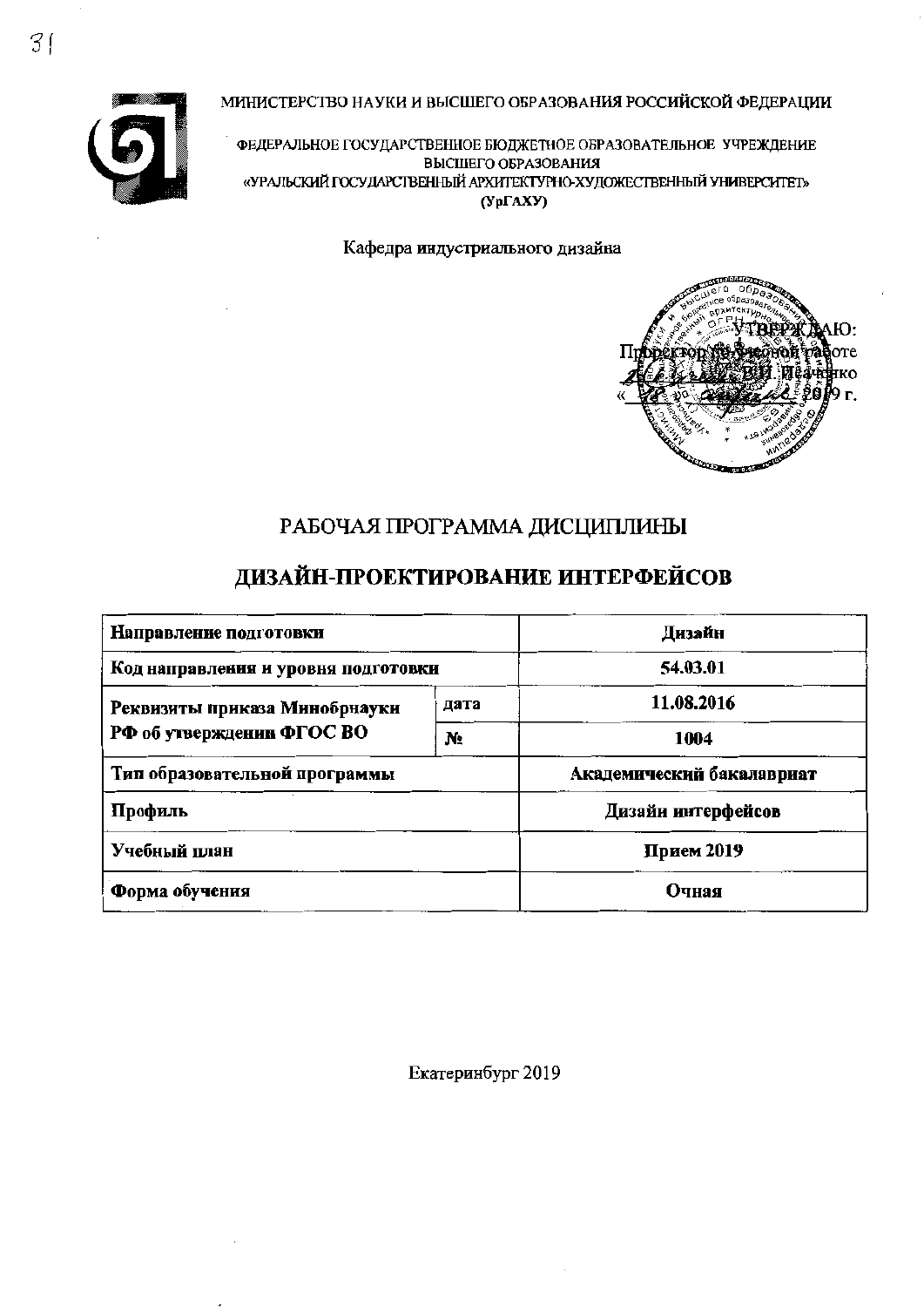#### 1. ОБЩАЯ ХАРАКТЕРИСТИКА ДИСЦИПЛИНЫ «ДИЗАЙН-ПРОЕКТИРОВАНИЕ ИНТЕРФЕЙСОВ». Часть 4

#### 1.1. Место дисциплины в структуре образовательной программы, связи с другими диспиплинами:

Дисциплина ДИЗАЙН-ПРОЕКТИРОВАНИЕ ИНТЕРФЕЙСОВ входит в вариативную часть образовательной программы. Курс взаимосвязан с дисциплинами: «Информациоиные технологии», «САD-моделирование интерфейсов», «3D-моделирование интерфейсов», «Эргономика и инженерная психология», «Технический рисунок и шрнфтографика», «Цветовое моделированне интерфейсов», «Проектирование UX/UI-дизайна».

Достигнутый в ходе изучения рассматриваемой части дисциплины уровень профессиональной подготовки необходим для выполнения выпускной квалификационной работы.

#### 1.2. Аннотация содержания дисциплины:

Изучение новых и закрепление полученных ранее закономерностей и факторов дизайнпроектирования бытовых приборов, игрового и средового оборудования, а также соответствующих предметно-графических интерфейсов. Раскрытие образно-смысловых характеристик формы, связанной с управлением системой «Человек-Машина-Среда».

Формирование образиой идеи на основе решения художественно-композициоиных, функциональио-конструктивных, технологических и эргономических задач. Освоенне системного подхода в дизайн-проектировании. Активное применение в нроцессе проектирования методов UX/UI дизайна.

Объектами проектирования в 7 семестре являются инновационные предметнографнческие интерфейсы бытовой компьютерной и электробытовой техники. Процесс пачинается с разработки проектной концепции «умиого» интерфейса. При формировании объекта и теоретической модели объекта проектирования следует учитывать, что полноценное формирование личности обеспечивается взаимодействием всех видов человеческой деятельности: нгровой, позпавательной, преобразовательной, ценпостно-ориентационной и коммуникативной. Для освоения системного подхода в дизайн-проектировании нанбольший интерес представляет сегмент активных пользователей. Дизайнерское решение должно соответствовать уровню научного, технического и технологического прогресса.

Общей темой дизайн-проекта 8 семестра являются «Системиые объекты дизайиа интерфейсов». Темы инициируют студеиты в тесиой консультации с руководителями, опираясь на проведенные предпроектные исследования и личиые профессиональные предпочтения.

#### 1.3. Краткий план построения процесса изучення дисциплины:

Процесс изучення дисциплины включает практические занятия и самостоятельную работу студентов. Основные формы интерактивиого обучения: групповая дискуссия, круглый стол, мозговой штурм, тьюторские занятия. В ходе изучения дисциплины студеиты выполняют 2 курсовых проекта, в рамках которых изготавливают поисковые макеты проектируемых изделий и интерфейсов, изобразительные эскизы и зарисовки формы, графические упражнепия, проектный альбом-портфолно.

Форма заключительного контроля при промежуточной аттестации - зачет с оцеикой. Для проведения промежуточной аттестации по дисциплине создан фонд оценочных средств.

Оценка по дисциплине носит интегрированный характер, учитывающий результаты оценивания участия студентов в аудиториых занятиях, качества и своевременности выполиепия заданий и курсовых проектов.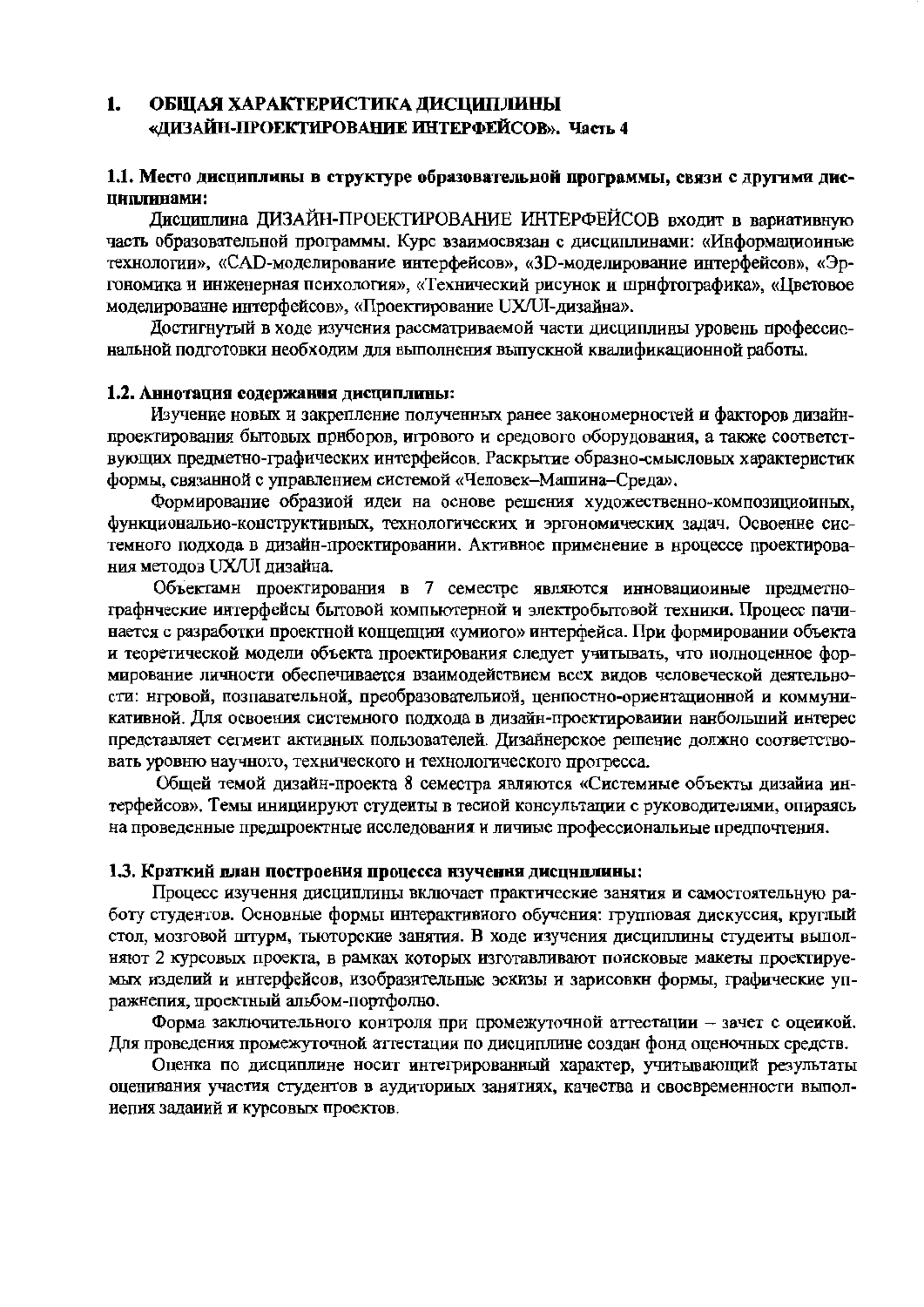#### 1.4. Планируемые результаты обучения по дисциплине

Изучение дисциплины является этапом формирования у студента следующих компетенций:

ОПК-1: способностью владеть рисунком, умением использовать рисунки в практике составления комнозиции и переработкой их в направлении нроектирования любого объекта. иметь навыки линейно-коиструктивного построения и понимать принципы выбора техники нснолиения конкретного рисунка

ОПК-2: владение основами академической живопнси, приемами работы с цветом и цвето-ВЫМИ КОМНОЗИЦИЯМИ

ОПК-4: снособностью применять современную шрифтовую культуру и комньютерные технологии, применяемые в дизайн-проектировании

ПК-1: способностью владеть рисуиком и приемами работы, с обоснованием художественного замысла дизайн-проекта, в макетировании и моделировании, с цветом и цветовыми **КОМПОЗИЦИЯМИ** 

ПК-2: обосновывать свои предложения при разработке проектной идеи, основанной на концептуальном, творческом подходе к решеиию дизайнерской задачи

ПК-3: способностью учитывать при разработке художественного замысла особенности материалов с учетом их формообразующих свойств

ПК-4: способиостью анализировать и определять требования к дизайн-проекту и синтезировать набор возможных решений задачи или подходов к выполнению дизайн-проекта

ПК-6: применять современные технологии, требуемые при реализации дизайн-проекта на практике

ПК-9: составлять подробиую спецификацию требований к дизайн-проекту и готовить полный набор документации по дизайи-проекту, с основными экономическими расчетами для реализации проекта

ПК-12: применять методы научных исследований при создании дизайн-проектов и обосновывать новизну собствениых концептуальных решений

Планируемый результат изучения дисциплины в составе названиых комнетенций: Способность анализировать и определять требования к дизайн-проекту и синтезировать набор возможных решений задачи или нодходов к вынолнению дизайн-проекта интерфейсов в промышленном дизайие.

В результате изучения дисциплины обучающийся должен:

Знать и понимать: основы композиции в промышленном дизайне, способы трансформации поверхности, тенденции развития мирового дизайиа.

#### Уметь:

а) примеиять знаиие и понимание при решении основных тинов проектиых задач;

б) выносить суждения на тему выявления художественно-выразительных средств в проектировании современной формы, ее социально-культуриый замысел;

в) комментировать данные и результаты, связанные с областью изучення коллегам и преподавателю.

Демонстрировать навыки и опыт деятельности с использованием полученных знаний и умений при проектировании инновационных предметно-графических иитерфейсов компьютерного и электробытового оборудования и системных объектов.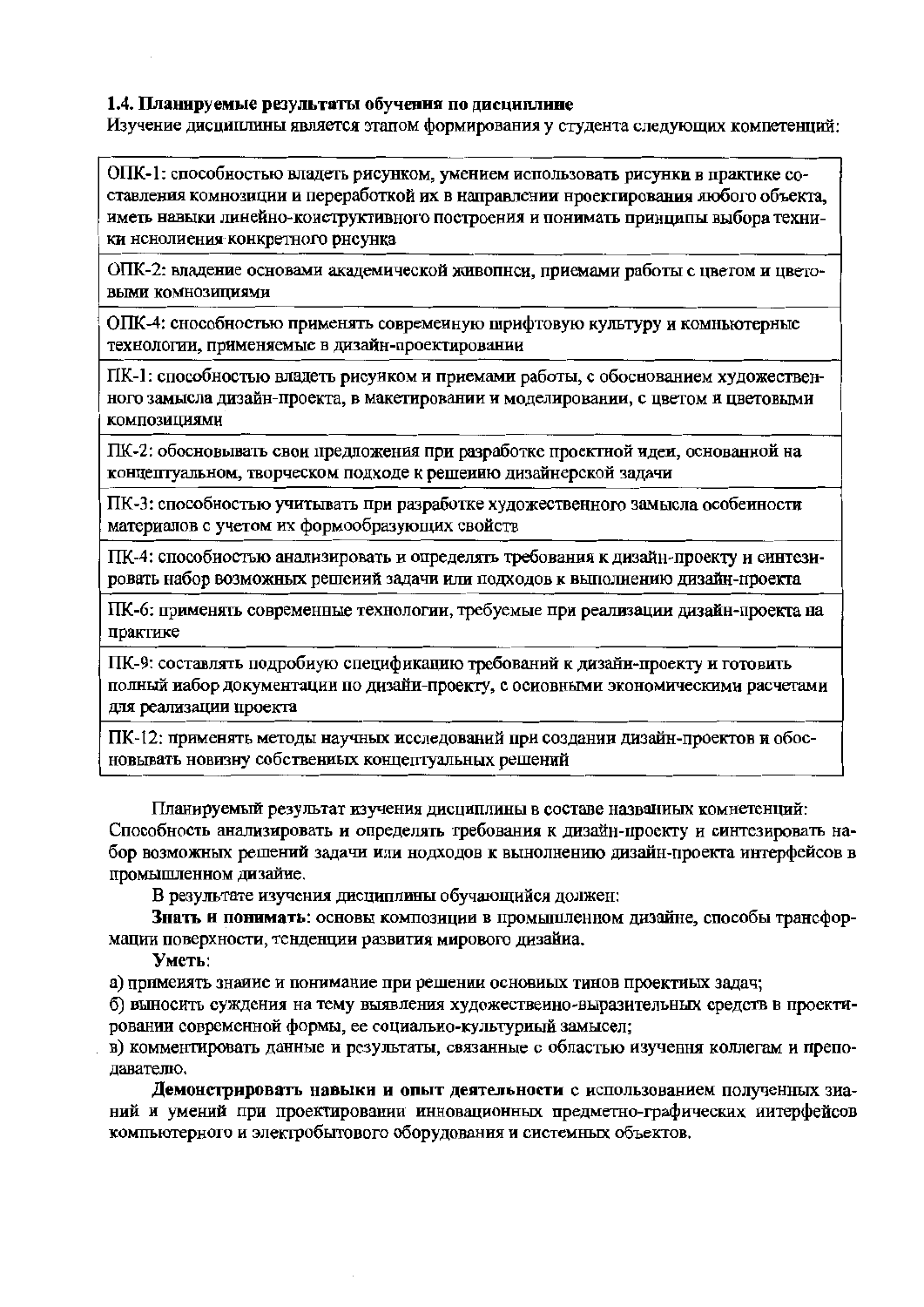#### 1.5. Объем дисциплины

|              |                        |             |                          | занятия    | Аудиторные                              |                          |                              |                      |                      |                                   |                         |                       | Самостоятельная работа |                      |                                    |                                 |                               |                                                             |                                                |
|--------------|------------------------|-------------|--------------------------|------------|-----------------------------------------|--------------------------|------------------------------|----------------------|----------------------|-----------------------------------|-------------------------|-----------------------|------------------------|----------------------|------------------------------------|---------------------------------|-------------------------------|-------------------------------------------------------------|------------------------------------------------|
| По семестрам | Зачетных единиц (з.е.) | Часов (час) | Аудиторные занятия всего | Лекции (Л) | Практические занятия (ПЗ), Семинары (С) | Другие виды занятий (Др) | Самостоятельная работа всего | Курсовой проект (КП) | Курсовая работа (КР) | Расчетно-графическая работа (PГР) | Графическая работа (ГР) | Расчетная работа (PP) | Pedepar <sub>(P)</sub> | Домашняя работа (ДР) | Творческая работа (эссе, клаузура) | Подготовка к контрольной работе | Подготовка к экзамену, зачету | Другие виды самостоятельных занятий (подготовка к занятиям) | Форма промежуточной аттестации по дисциплине". |
| 7            | 6                      | 216         | 108                      |            | 108                                     |                          | 108                          | 108                  |                      |                                   |                         |                       |                        |                      |                                    |                                 |                               |                                                             | 30                                             |
| 8            | 5                      | 180         | 54                       |            | 54                                      |                          | 126                          | 54                   |                      |                                   |                         |                       |                        |                      |                                    |                                 |                               |                                                             | 30                                             |
| <b>HTOro</b> | 11                     | 396         | 162                      |            | 162                                     |                          | 234                          | 162                  |                      |                                   |                         |                       |                        |                      |                                    |                                 |                               |                                                             |                                                |

\*Зачет с оценкой - 30, Зачет - Зач, Экзамен - Экз, Курсовые проекты - КП, Курсовые работы - КР

### 2. СОДЕРЖАНИЕ ДИСЦИПЛИНЫ

| Код<br>раздела,<br>темы | Раздел, тема, содержание дисциплины*                                                                                                                       |
|-------------------------|------------------------------------------------------------------------------------------------------------------------------------------------------------|
| Раздел 1                | Инновацнонные предметно-графические нитерфейсы бытовой компьютерной и<br>электробытовой техники                                                            |
| Тема 1.1                | Анализ предпроектной ситуации. Выбор и утверждение объекта проектирования.                                                                                 |
| Тема 1.2                | Сегментирование рыика товаров и услуг. Представление портрета потребителя.                                                                                 |
| Тема 1.3                | Функциональный, конструктивно-технологический анализ объекта проектирования.                                                                               |
| Тема 1.4                | Дизайн-предложенне. Формулировка проблем и постановка проектных задач. Разработ-<br>ка проектной концепции. Вербальная и инфографическая версии концепции. |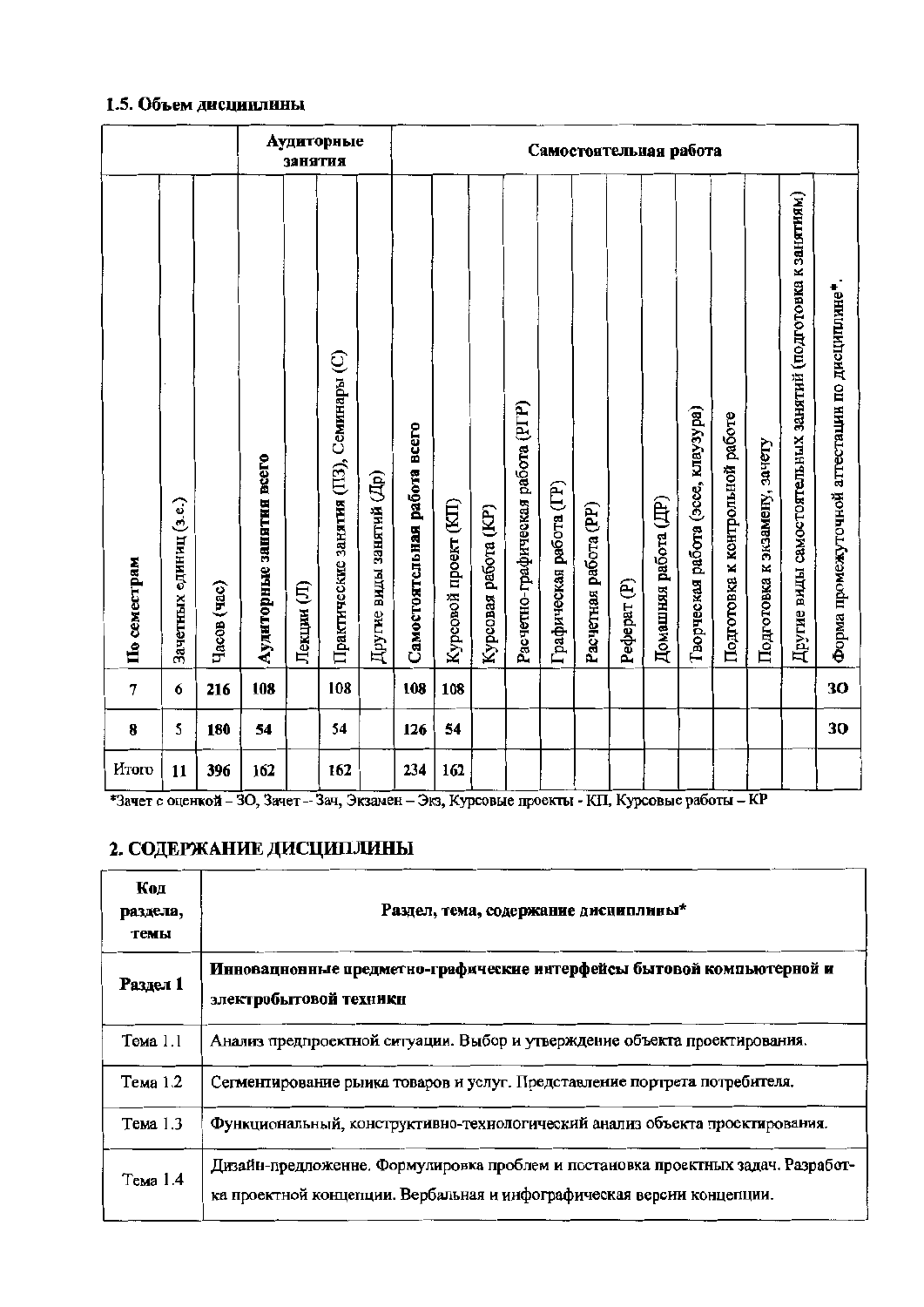| Код<br>раздела,<br>темы | Раздел, тема, содержание дисциплины*                                                                                                                                                                                                                                   |
|-------------------------|------------------------------------------------------------------------------------------------------------------------------------------------------------------------------------------------------------------------------------------------------------------------|
| Тема 1.5                | Поиск компоновочных решений на основе альтернативных кинематических схем.                                                                                                                                                                                              |
| Тема 1.6                | Эскизный дизайн-проект и выбор окончательного варианта решения.                                                                                                                                                                                                        |
| Тема 1.7                | Проработка эргономического решения. Поиск решения UX/UI графических интерфей-<br>COB.                                                                                                                                                                                  |
| Тема 1.8                | Изготовление поискового макета объекта проектирования.                                                                                                                                                                                                                 |
| Тема 1.9                | Разработка 3D-модели окончательного варианта.                                                                                                                                                                                                                          |
| Тема 1.10               | Разработка окончательного варианта графики гейм-интерфейса.                                                                                                                                                                                                            |
| Тема 1.11               | Изготовление проектных документов: 2 планшета размером 800х600мм. Проектное<br>портфолио-альбом.                                                                                                                                                                       |
| Тема 1.10               | Изготовление поискового макетного масштабного образца.                                                                                                                                                                                                                 |
| Раздел 2                | Системные объекты дизайна интерфейсов                                                                                                                                                                                                                                  |
| Тема 2.1                | Анализ предпроектной ситуации.                                                                                                                                                                                                                                         |
| Тема 2.2                | Выбор и утверждение системного объекта проектирования.                                                                                                                                                                                                                 |
| Тема 2.3                | Выбор сегмента потребителей. Формулировка проблем и постановка проектных задач.<br>Разработка проектной концепции. Поиск вариантов проектного решения. Наброски и<br>эскизы.                                                                                           |
| Тема 2.4                | Эскизный дизайн-проект и выбор окончательного варианта решения. Проработка эс-<br>кизного эргономического решения. Поиск решения графических UX/UI интерфейсов<br>объекта проектирования. Разработка 3D-модели окончательного варианта и графиче-<br>ского интерфейса. |
| Тема 2.5                | Варианты компоновочного решения презентационных постеров.                                                                                                                                                                                                              |
| Тема 2.6                | Изготовление проектных документов: постер размером 800х600мм. Изготовление поис-<br>кового масштабного макетного образца. Проектное портфолио-альбом.                                                                                                                  |

 $\mathcal{L}_{\mathcal{A}}$ 

 $\sim$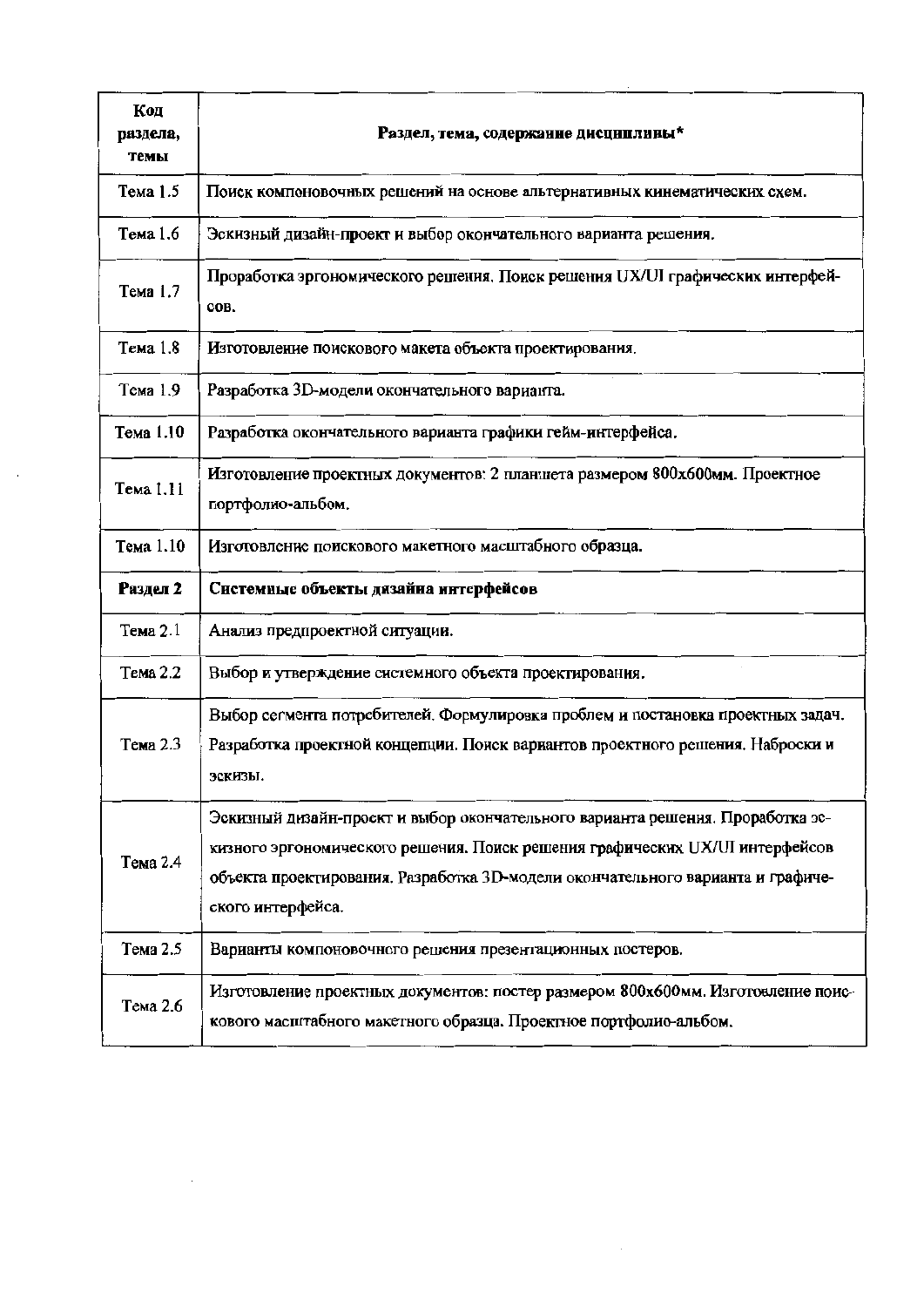## 3. РАСПРЕДЕЛЕНИЕ УЧЕБНОГО ВРЕМЕНИ

### 3.1. Распределение аудиторных занятий и самостоятельной работы по разделам дисци-**ПЛИНЫ**

|                |                 |                                                                                                                                                                                         |              |        | Аудиторные<br>занятия (час.)     |                                 |                                 |
|----------------|-----------------|-----------------------------------------------------------------------------------------------------------------------------------------------------------------------------------------|--------------|--------|----------------------------------|---------------------------------|---------------------------------|
| Семестр        | Неделя семестра | Раздел дисциплины,<br>тема                                                                                                                                                              | <b>BCETO</b> | Лекции | Практич.<br>занятия,<br>семинары | Самостоят.<br>работа,<br>(час.) | Оценочные<br>средства           |
|                |                 | Раздел 1. Инновационные нредметно-графические интерфейсы бытовой компьютерной<br>и электробытовой техники                                                                               |              |        |                                  |                                 |                                 |
| 7              | $\mathbf{1}$    | Анализ предпроектной си-<br>туации. Выбор и утвержде-<br>ние объекта проектирова-<br>ния.                                                                                               | 12           |        | 6                                | 6                               | Задание КП<br>$N2$ 1            |
| 7              | $\mathbf{2}$    | Сегментирование рынка то-<br>варов и услуг. Представле-<br>ние портрета потребителя.                                                                                                    | 12           |        | 6                                | 6                               | Задание КП<br>Ne2               |
| 7              | 3               | Функциональный, конструк-<br>тивно-технологический ана-<br>лиз объекта проектирования.                                                                                                  | 12           |        | 6                                | 6                               | Задание КП<br>No 3              |
| 7              | $4-6$           | Дизайн-предложение.<br>$\Phi$ op-<br>мулировка проблем и поста-<br>новка проектных задач. Раз-<br>работка проектной концеп-<br>ции. Вербальная и инфогра-<br>фическая версии концепции. | 36           |        | 18                               | 18                              | Задание КП<br>$N_2$ 4           |
| 7              | 7               | Поиск компоновочных ре-<br>шений на основе альтерна-<br><b>ТИВНЫХ</b><br>кинематических<br>схем.                                                                                        | 12           |        | 6                                | 6                               | Задание КП<br>Ne <sub>5</sub>   |
| 7              | 8-<br>10        | Эскизный дизайн-проект и<br>выбор окоичательного вари-<br>анта решения.                                                                                                                 | 36           |        | 18                               | 18                              | Задание КП<br>№ 6               |
| $\overline{7}$ | $12 \,$         | Проработка эргономическо-<br>го решения. Поиск решения<br>11- графических UX/UI интер-<br>фейсов. Изготовление поис-<br>кового макета объекта про-<br>ектирования.                      | 24           |        | 12                               | 12                              | Задание КП<br>$N2$ 7            |
| 7              | $13 -$<br>14    | Разработка 3D-модели окон-<br>чательного варианта.                                                                                                                                      | 24           |        | 12                               | 12                              | Задание КП<br>N <sub>2</sub> 8  |
| $\overline{7}$ | 15              | Разработка окончательного<br>UX/UI<br>варианта<br>графики<br>интерфейса.                                                                                                                | 12           |        | 6                                | 6                               | Задание КП<br>$N_2$ 9           |
| $\overline{7}$ | 18              | 16- Изготовление<br>проектных<br>документов.                                                                                                                                            | 36           |        | 18                               | 18                              | Задание КП<br>N <sub>2</sub> 10 |
|                |                 | Итого за 7 семестр                                                                                                                                                                      | 216          |        | 108                              | 108                             | Зачет с оценкой                 |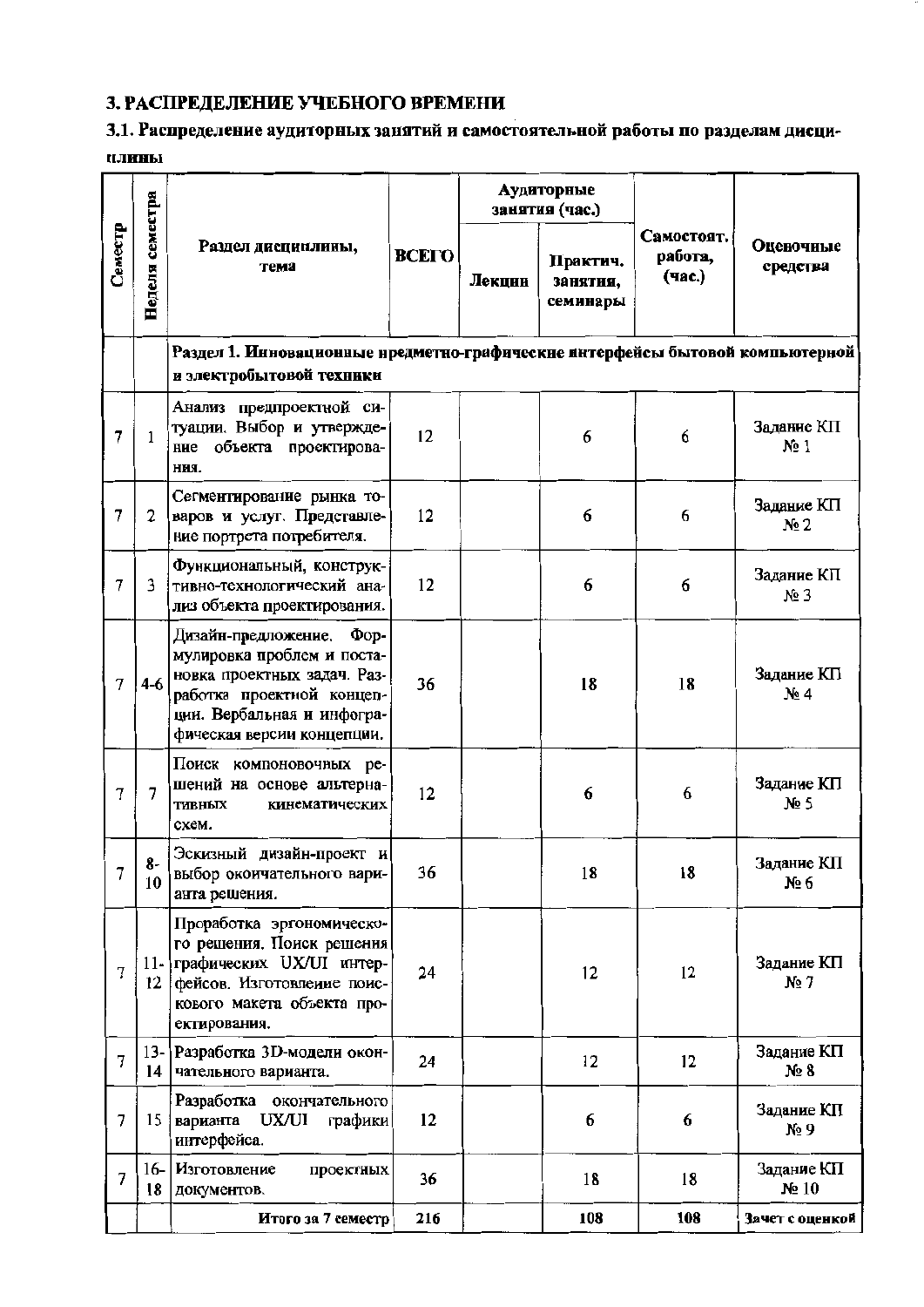|         |                 |                                                                                                                                                                                                                                                                                                         |              |        | Аудиторные<br>занятия (час.)     |                                 |                       |  |
|---------|-----------------|---------------------------------------------------------------------------------------------------------------------------------------------------------------------------------------------------------------------------------------------------------------------------------------------------------|--------------|--------|----------------------------------|---------------------------------|-----------------------|--|
| Семестр | Неделя семестра | Раздел дисциплины,<br>тема                                                                                                                                                                                                                                                                              | <b>BCETO</b> | Лекции | Практич.<br>занятня,<br>семинары | Самостоят.<br>работа,<br>(час.) | Оценочные<br>средства |  |
|         |                 | Раздел 2. Системные объекты дизайна интерфейсов                                                                                                                                                                                                                                                         |              |        |                                  |                                 |                       |  |
| 8       | $1 - 2$         | Анализ<br>предпроектной<br>ситуации.                                                                                                                                                                                                                                                                    | 40           |        | 12                               | 28                              | Задание No!           |  |
| 8       | 3               | Выбор и утверждение си-<br>стемного объекта проек-<br>тирования.                                                                                                                                                                                                                                        | 20           |        | 6                                | 14                              | Задание №2            |  |
| 8       | $4 - 5$         | Выбор сегмепта потреби-<br>телей. Формулировка про-<br>блем и постановка проект-<br>Разработка<br>задач.<br>ных<br>проектной<br>концепции.<br>Поиск вариантов проект-<br>ного решения. Наброски и<br>эскизы.                                                                                            | 40           |        | 12                               | 28                              | Задание №3            |  |
| 8       |                 | Эскизный дизайн-проект и<br>выбор окончательного вари-<br>анта решения. Проработка<br>эскизного эргономического<br>решения. Поиск решения<br>6-7 графических UX/UI интер-<br>фейсов объекта проектиро-<br>вания. Разработка 3D-мо-<br>дели окончательного вари-<br>анта и графического интер-<br>фейса. | 40           |        | 12                               | 28                              | Задание №4            |  |
| 8       | 8               | Варианты<br>компоновочного<br>решения<br>презентационного<br>постера.                                                                                                                                                                                                                                   | 20           |        | 6                                | 14                              | Задание №5            |  |
| 8       | 9               | Изготовление проектных до-<br>кументов.                                                                                                                                                                                                                                                                 | 20           |        | 6                                | 14                              | Задание №6            |  |
|         |                 | Итого за 8 семестр                                                                                                                                                                                                                                                                                      | 180          |        | 54                               | 126                             | Курс. пр.             |  |
|         |                 | Итого за 4 курс                                                                                                                                                                                                                                                                                         | 396          |        | 162                              | 234                             |                       |  |

## 3.2. Другие виды занятий

Не предусмотрено

#### 3.3. Мероприятия самостоятельной работы и текущего контроля

3.3.1. Примерный перечень тем курсовых проектов (курсовых работ)

7 семестр - курсовой проект «Инновационные предметно-графические интерфейсы компьютерпой и электробытовой техники».

8 семестр - курсовой нроект «Системные объекты дизайна интерфейсов».

3.3.2. Примерный перечень тем расчетно-графических работ

Не предусмотрепо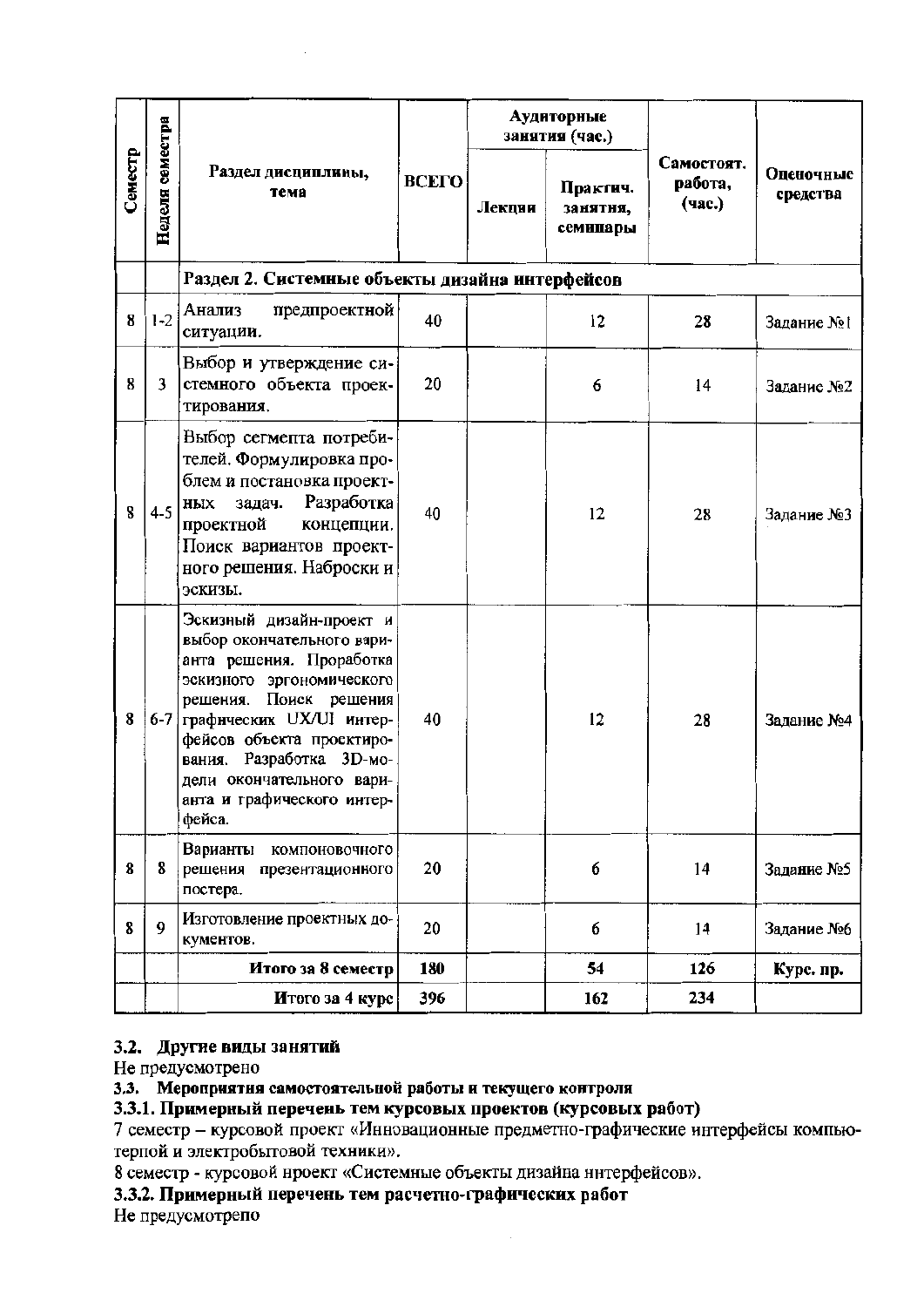#### 3.3.3. Примерный перечень тем графических работ

Выполняются в рамках курсовых проектов

3.3.4. Примерный перечень тем расчетных работ (программных продуктов) Не предусмотрено

3.3.5. Примерный перечень тем рефератов (эссе, творческих работ)

Не предусмотрено

#### 3.3.6. Примерный неречень тем практических домашних работ

Не предусмотрено

3.3.7. Примерная тематика контрольных работ

Не предусмотрено

3.3.8. Примерная тематика клаузур

Не предусмотрено

### 4. ПРИМЕНЯЕМЫЕ ТЕХНОЛОГИИ ОБУЧЕНИЯ

|                                         |                             |                |                          |           |                  | Активные методы обучения     |                     |                |                       |                                    | Дистанционные<br>технологии |                                              | <u>и электронное обучение</u>              |                                      |
|-----------------------------------------|-----------------------------|----------------|--------------------------|-----------|------------------|------------------------------|---------------------|----------------|-----------------------|------------------------------------|-----------------------------|----------------------------------------------|--------------------------------------------|--------------------------------------|
| Код<br>раздела, те-<br>мы<br>ДИСЦИНЛИНЫ | Индивидуальные консультации | Вводные лекции | Деловая илн ролевая игра | Портфолно | Работа в команде | Метод развивающей коонерации | Групповая дискуссия | Мозговой штурм | Сетевые учебные курсы | Виртуальные практикумы и тренажеры | Вебинары и видеоконференции | семинары<br>Z<br>Асинхронные web-конференции | разработка контента<br>Совместная работа и | Компьютерная практика проектирования |
| Раздел 1                                | $^{+}$                      |                | $^{+}$                   | $\pm$     | $^{+}$           |                              | $\ddot{}$           | $^{+}$         |                       |                                    |                             |                                              | $\ddot{}$                                  | $\ddot{}$                            |
| Раздел 2                                | $\boldsymbol{+}$            |                | $\ddot{}$                | $\pmb{+}$ | $\boldsymbol{+}$ |                              | $^{+}$              | $\ddot{}$      |                       |                                    |                             |                                              | $\pmb{+}$                                  | $\ddot{}$                            |

### 5. УЧЕБНО-МЕТОДИЧЕСКОЕ И ИНФОРМАЦИОННОЕ ОБЕСПЕЧЕНИЕ ДИСЦИплины

### 5.1. Рекомендуемая литература

### 5.1.1. Основная литература

1. Базилевский, А.А. Дизайн. Технология. Форма: учеб.пособие / А.А. Базилевский, В.Е. Барышева. - М.: Архитектура-С, 2010. - 248 с. - Гриф УМО.

2. Вязникова, Е.А. Цветовое моделирование в дизайне и художественном творчестве: учеб.методнч. пособне. / Е.А. Вязникова. - Екатеринбург: Архитектон, 2015. - 168 с. : ил.

3. Розенсон, И.А. Основы теории дизайна: Учебник для вузов. / И.А. Розенсоп. - СПб.: Питер, 2013.-256 с.: нл.- Гриф УМО.

#### 5.1.2. Дополнительная литература

1. Мельникова, Л.Н. Повышенная экспрессия - новое свойство среды // Техническая эстети-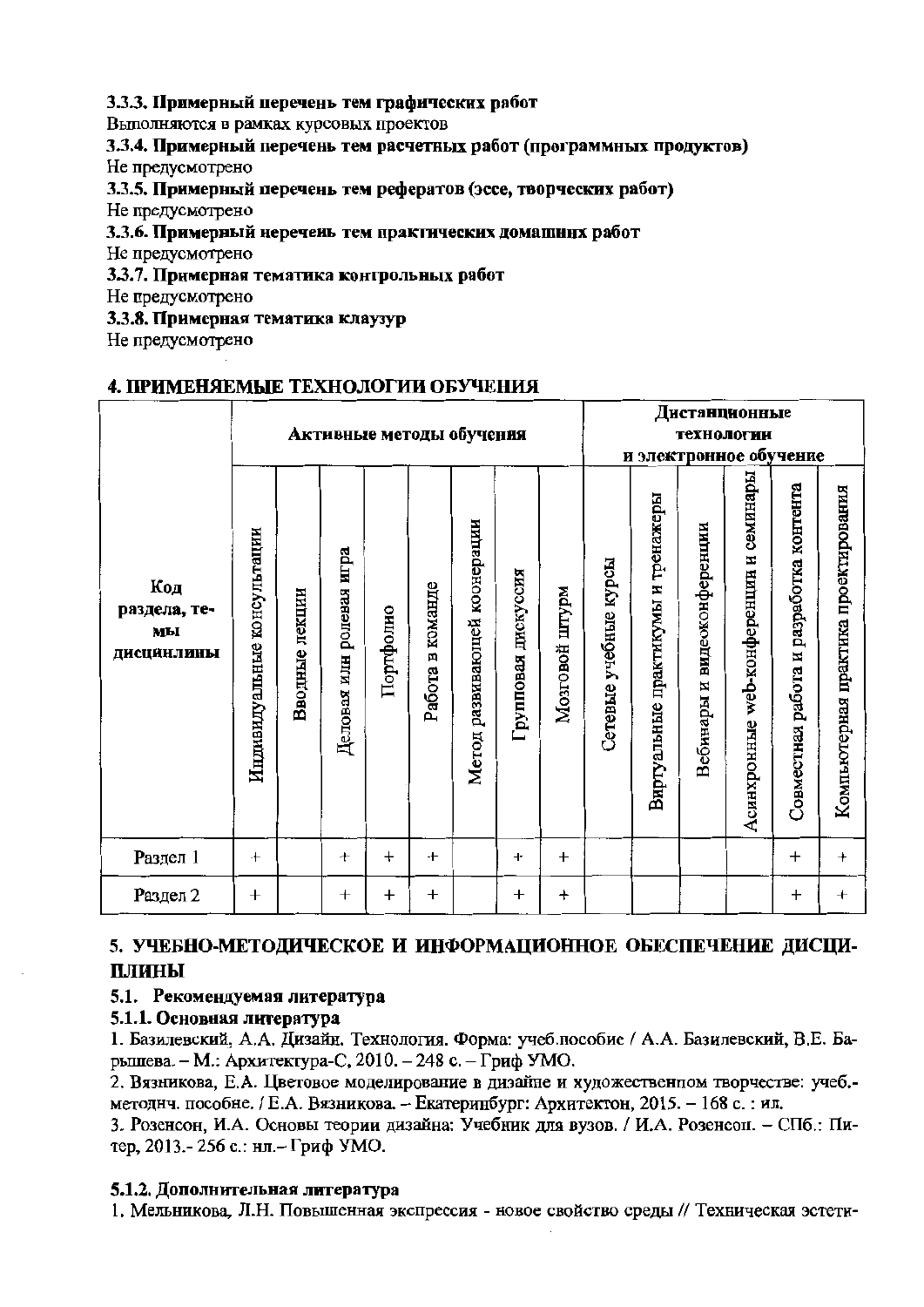ка. 1991. №5. С. 1-5.

2. Михайлов, С.М., Михайлова, А.С. Основа дизайна: Учебник для вузов пол редакцией С.М. Михайлова. - Казаиь: Лизайн-квартал. 2008.- 288 с., ил. - Гриф УМО.

3. Михайлов, С.М. История дизайна. Т.1: Учебник для вузов. / С.М. Михайлов. - 2-е изд. исправл. и дополн. Москва: «Союз Дизайнеров России». 2002.- 270с., ил.

4. Проблемы стилевого единства предметного мира. Труды ВНИИТЭ. Техническая эстетика. / Редкол.: С. О. Хан-Магомедов (отв. ред.) и др.; предисл. С. О. Хан-Магомедова- М., 1980. -126 c.

5. Райли, Н. Элементы дизайна. Развитие дизайна и элементов стиля от Ренессанса до Постмолернизма. Перевод с аигл. / Н. Райли. - М.: ООО «Магма», 2004. - 544с., ил.

6. Эргодизайн промышлеиных изделий и предметно-пространствениой среды: учеб. нособие / ВНИИТЭ; под ред.: В. И. Кулайкина, Л. Д. Чайновой. - М.: ВЛАДОС, 2009. - 311 с., 8 цв. ил. : ил. - Допущено УМО вузов РФ. - Режим доступа:

http://biblioclub.ru/index.php?page=book view&book id=59254.

7. Глазычев, В.Л. Дизайн как он есть / В.Л. Глазычев. - Москва: Европа, 2006. - 320 с. - Режим доступа: http://biblioclub.ru/index.php?page=book&id=44829

5.2. Учебно-методическое обеспечение для самостоятельной работы Не используются

### 5.3. Перечень информационных технологий, используемых при осуществлении образовательного процесса по дисциплине, включая перечень программного обеспечения и информационных справочных систем

Доступность для Тип ПО Название Источник студентов Приклалное ПО Adobe Illustrator Лицеизионная программа Графический пакет Прикладное ПО Adobe Photoshop Лицензиониая программа Доступно в ком-Графический пакет пьютерном клас- $C$ <sub>O</sub>rel DRAW Прикладное ПО се и в аудитори-Лицензионная программа Графический накет Graphics Suite ях для самостоятельной работы 3D Studio MAX Прикладное ПО **УрГАХУ** Лицензнонные программы **SolidWorks** 3D-проектирование Прикладное ПО Microsoft Лицензионная программа Операционная система Windows

5.3.1. Перечень программного обеспечения

#### 5.3.2. Базы данных и информационные справочные системы

Не используются

5.4. Электронные образовательные ресурсы bttp://biblioclub.ru/

### 6. МЕТОДИЧЕСКИЕ УКАЗАНИЯ ДЛЯ ОБУЧАЮЩИХСЯ ПО ОСВОЕНИЮ ДИС-**ПИПЛИНЫ**

#### Студент обязан:

1) знать:

- график учебного процесса по дисциплине (календарный план аудиторных занятий и планграфик самостоятельной работы);

- порядок формирования итоговой оцепки по дисциплине: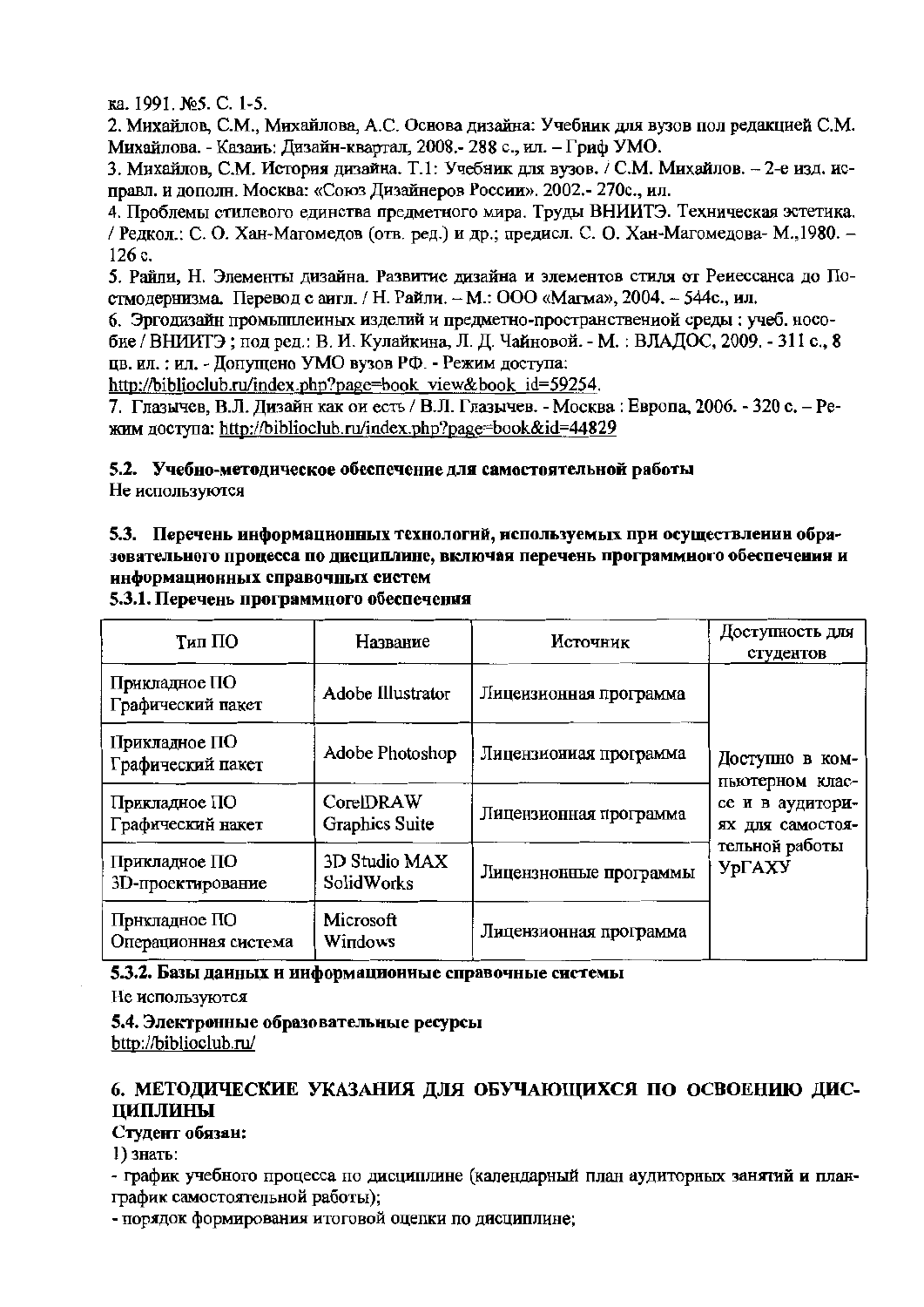(преподаватель на первом занятии но дисциплине знакомит студентов с перечисленными организационно-методическими материалами);

2) посещать все виды аудиторных занятий (преподаватель коптролирует посещение всех видов занятий), вести самостоятельную работу по дисциплине, используя литературу, рекомендованную в рабочей программе дисциплины и преподавателем (преподаватель передает список рекомендуемой литературы студентам);

3) готовиться и активно участвовать в аудиторных занятиях, используя рекомендованную литературу и методические материалы;

4) своевременно и качественио выполнять все виды аудиторных и самостоятельных работ, предусмотренных графиком учебного процесса по дисциплине (преподаватель ведет непрерывиый мониторипг учебной деятельности студентов);

5) в случае возникновения задолженностей по текущим работам своевременно до окончания семестра устранить их, вынолняя иедостающие или исправляя не зачтениые работы, предусмотрениые графиком учебного процесса (преподаватель па основе данных мониторинга учебной деятельности своевременно предупреждает студентов о возпикших задолженностях и необходимости их устранения).

#### 7. МАТЕРИАЛЬНО-ТЕХНИЧЕСКОЕ ОБЕСПЕЧЕНИЕ ДИСЦИПЛИНЫ

Для проведения занятий используется аудитория с учебной мебелью (столы, стулья), соответствующей количеству студеитов. Методический кабинет позволяет демонстрировать лучшие работы, устраивать методические выставки.

#### 8. ФОНД ОПЕНОЧНЫХ СРЕДСТВ ДЛЯ ПРОВЕДЕНИЯ ПРОМЕЖУТОЧНОЙ АТТЕ-**СТАЦИИ**

Фонд оцепочных средств предназначен для оценкн:

Соответствия фактически достигнутых каждым студентом результатов изучения дис- $\bf{1)}$ циплины результатам, запланированным в формате дескрипторов «зиать, уметь, иметь навыки» (п.1.4) и получения интегрированиой оценки по дисциплине;

Уровня формирования элементов компетеиций, соответствующих этапу изучения дис- $2)$ циплины.

#### 8.1. КРИТЕРИИ ОПЕНИВАНИЯ РЕЗУЛЬТАТОВ КОНТРОЛЬНО-ОЦЕНОЧНЫХ МЕ-РОПРИЯТИЙ ТЕКУЩЕЙ И ПРОМЕЖУТОЧНОЙ АТТЕСТАЦИИ ПО ДИСЦИПЛИ-HE

8.1.1. Уровень формирования элементов компетенций, соответствующих этапу изучения дисциплины, оценивается с использованием следующих критериев и шкалы оценок\*

| Критерии             |            | Шкала оценок                              |  |  |  |
|----------------------|------------|-------------------------------------------|--|--|--|
| Оценка по дисциплине |            | Уровень освоения элементов<br>комнетепций |  |  |  |
| Отлично              |            | Высокий                                   |  |  |  |
| Хорошо               | Зачтено    | Повышеппый                                |  |  |  |
| Удовлетворительно    |            | Пороговый                                 |  |  |  |
| Неудовлетворительно  | Не зачтено | Элементы не освоены                       |  |  |  |

\*) Описание критериев см. Приложение 1.

8.1.2. Промежуточная аттестация по дисциплине нредставляет собой комплексную оценку, определяемую уровием выполнения всех запланированных контрольпо-оцепочных мероприятий (КОМ). Используемый набор КОМ имеет следующую характеристику: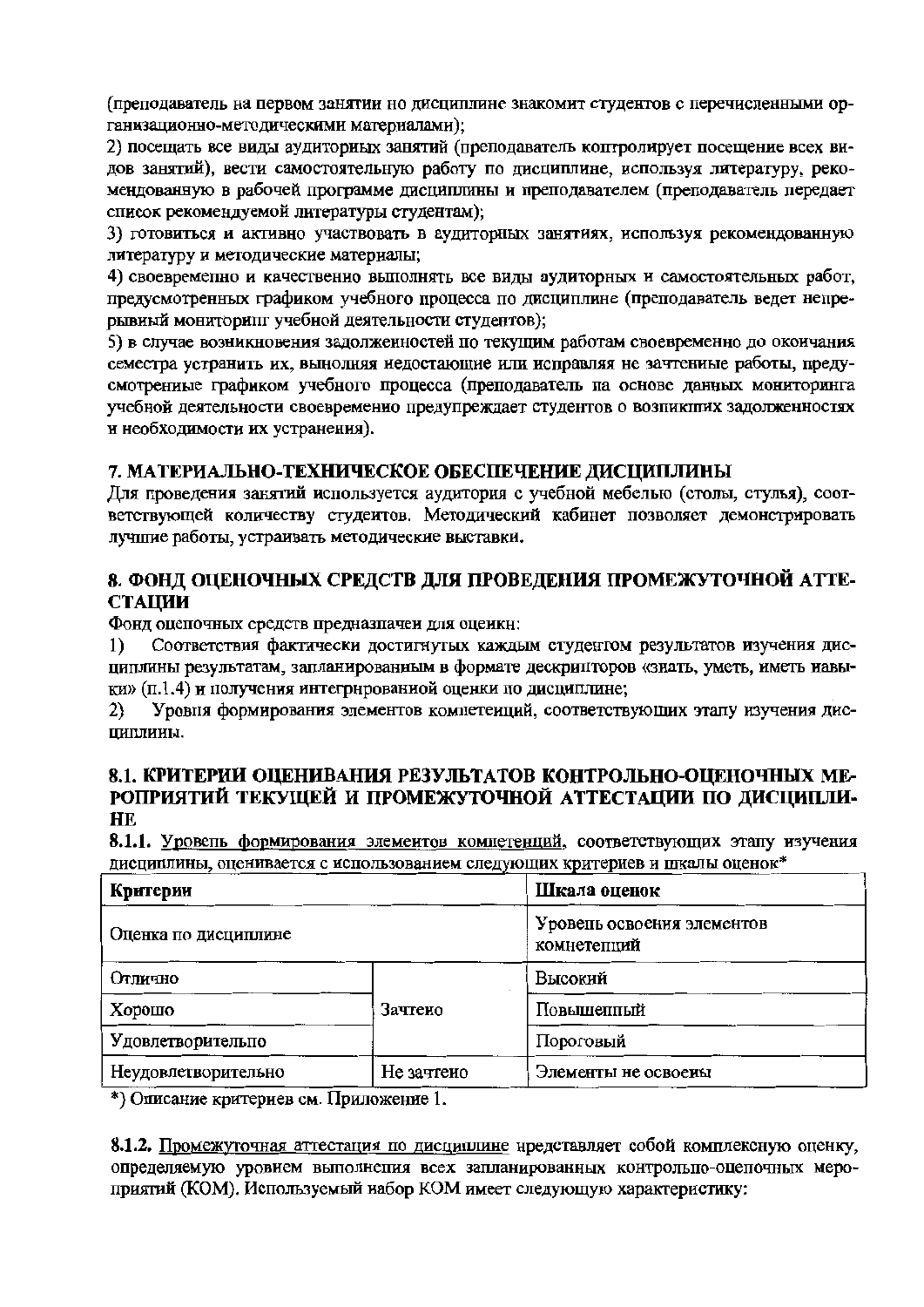#### 7 семестр

| No<br>п/п | Форма КОМ                                                                                    | Состав КОМ                       |
|-----------|----------------------------------------------------------------------------------------------|----------------------------------|
|           | Посещение аудиторных занятий                                                                 |                                  |
| 2.        | Выполнение курсового проекта «Предметные и графические<br>интерфейсы компьютерного гейминга» | 10 заданий                       |
|           | Зачет с оценкой                                                                              | Выполнеиие зада-<br>иий семестра |

Характеристика состава заданий КОМ приведена в разделе 8.3.

#### 8 семестр

| N.<br>п/п | Форма КОМ                                                               | Состав КОМ                       |
|-----------|-------------------------------------------------------------------------|----------------------------------|
| 1.        | Посещение аудиторных занятий                                            |                                  |
| 2.        | Выполнение курсового нроекта «Системные объекты дизайна<br>интерфейсов» | 6 заданий                        |
|           | Зачет с оцеикой                                                         | Выполнение зада-<br>ний семестра |
|           |                                                                         |                                  |

Характеристика состава заданий КОМ приведена в разделе 8.3.

8.1.3. Оценка знаний, умений и навыков, продемонстрированных студентами при выполнении отдельных контрольно-оценочных мероприятий и оценочных заданий, входящих в их состав, осуществляется с применением следующей шкалы оценок и критериев:

| Уровни оценки<br>достижений сту-<br>дента<br>(оценки) | Критерии<br>для определения уровня достижений<br>Выполненное оцеиочное задание:                    | Шкала оценок                   |  |  |
|-------------------------------------------------------|----------------------------------------------------------------------------------------------------|--------------------------------|--|--|
| Высокий (В)                                           | соответствует требованиям*, замечаний нет                                                          | Отлично (5)                    |  |  |
| Средний (С)                                           | соответствует требованиям*, имеются заме-<br>чания, которые не требуют обязательного<br>устранения | $X$ орошо $(4)$                |  |  |
| Пороговый (П)                                         | не в нолной мере соответствует требовани-<br>ям*, есть замечания                                   | Удовлетворительно              |  |  |
| Недостаточный (Н)                                     | не соответствует требованиям*, имеет суще-<br>ственные ощибки, требующие исправления               | Неудовлетворитель-<br>но $(2)$ |  |  |
| Нет результата (О)                                    | не выполнено или отсутствует                                                                       | Оценка<br>не выставляется      |  |  |

\*) Требования и уровень достижений студентов (соответствие требованиям) по каждому контрольно-оценочному мероприятию определяется с учетом критериев, приведенных в Приложении 1.

### 8.2. КРИТЕРИИ ОЦЕНИВАНИЯ РЕЗУЛЬТАТОВ ПРОМЕЖУТОЧНОЙ АТТЕСТА-ЦИИ ПРИ ИСПОЛЬЗОВАНИИ НЕЗАВИСИМОГО ТЕСТОВОГО КОНТРОЛЯ

При проведении независимого тестового контроля как формы промежуточной аттестации применяется методика оценивания результатов, нредлагаемая разработчиками тестов.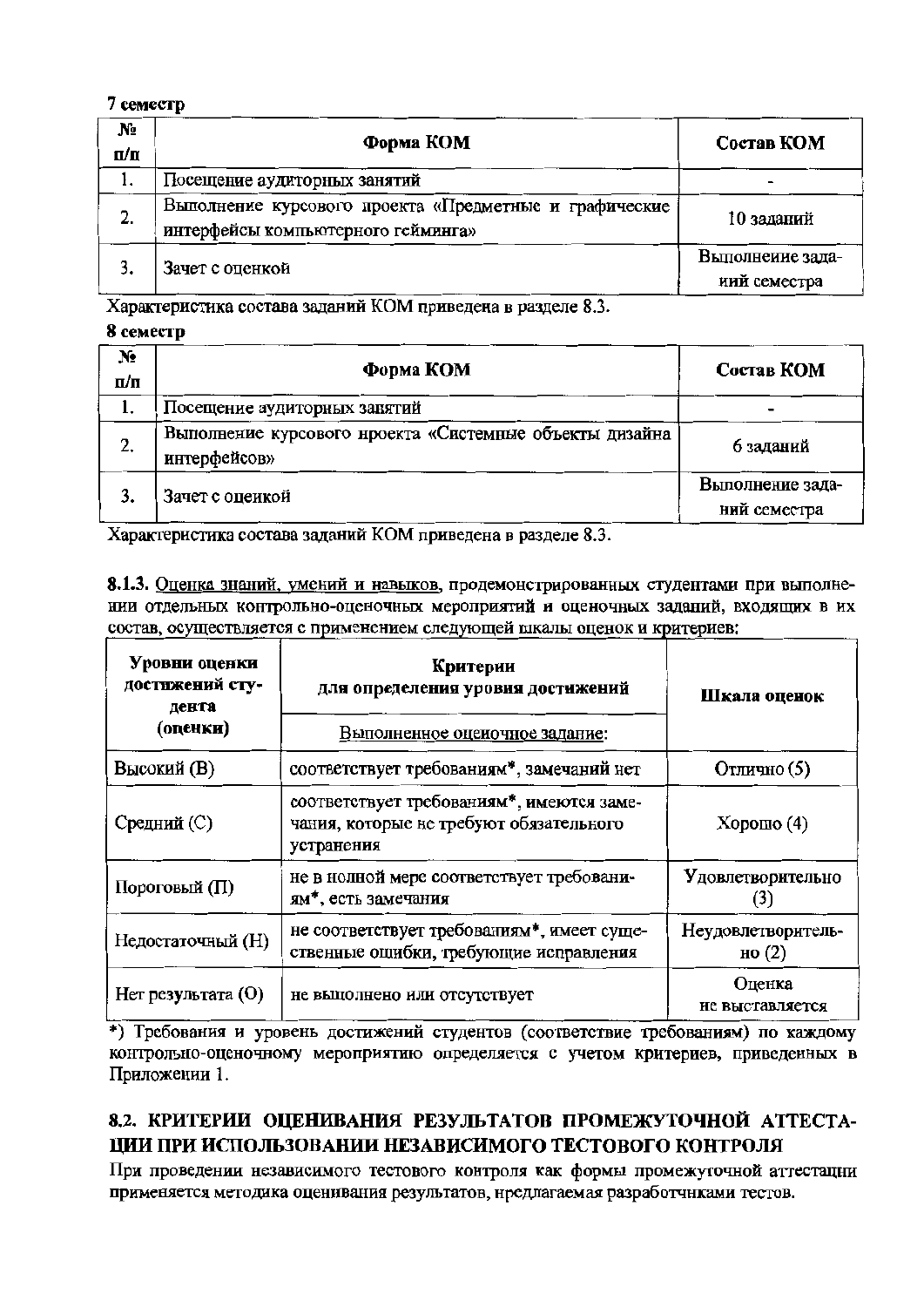### 8.3. ОЦЕНОЧНЫЕ СРЕДСТВА ДЛЯ ПРОВЕДЕНИЯ ТЕКУЩЕЙ И ПРОМЕЖУТОЧ-НОЙ АТТЕСТАЦИИ

8.3.1. Перечень заданий для курсового проекта 7 семестра по теме «Инновационные предметно-графические интерфейсы бытовой компьютерной и электробытовой техни-KH<sub>)</sub>.

Залание № 1. Разработать проектные схемы «Анализ предпроектной ситуации», «Выбор и утверждение объекта проектирования».

Задание № 2. Разработать проектную схему «Сегментирование рынка товаров и услуг. Представление портрета потребителя».

Задание № 3. Изготовить схему «Функциональный, конструктивно-технологический анализ объекта проектирования».

Задание № 4. Разработать проектиую концепцию. Вербальная и инфографическая версии концепции.

Задание № 5. Поиск компоновочных решений на основе альтернативных кинематических cxe<sub>M</sub>.

Задание № 6. Разработать эскизный вариант решения.

Задание № 7. Проработать эргономическое решение. Поиск решения графических UX/UI интерфейсов. Изготовление поискового макета объекта проектирования.

Задание № 8. Разработать 3D-модель окончательного варианта.

Задание № 9. Разработать окончательный вариант UX/UI графики интерфейса.

Задание № 10. Изготовить презентационные планшеты размером 800х600 мм, включающие:

- Инфографика - визуальная проектная концепция.

- Ортогональные проекции.
- Эргономические и графические схемы.
- Общий вил 3D-интерфейса.

Поисковый масштабный макет с графическим интерфейсом. Проектное портфолио-альбом.

#### 8.3.2. Перечень заданий проектного упражнения 8 семестра по теме «Системные объекты дизайна интерфейсов».

Задание № 1. Разработать проектную схему «Анализ предпроектиой ситуации».

Задание № 2. Выбрать и утвердить снстемный объект проектнрования.

Задание № 3. Разработать проектную схему «Выбор сегмента потребителей». Разработка проектной коицепцин. Выполнение набросков и эскизов.

Задание № 4. Проработать эскизное эргономическое решение. Поиск решения графических UX/UI интерфейсов объекта проектирования. Разработка 3D-модели окопчательного варианта и графического интерфейса.

Задание № 5. Поиск вариантов компоновочного рещения презентациоиного постера.

Задание № 6. Изготовить проектные документы. Презентационный постер размером 800х600 мм, включающий ручную графику:

- Инфографика - визуальная проектная концепция.

- Ортогональные проекции.
- Эргономические и графические схемы.
- Общий вид 3D-интерфейса.

Поисковый масштабный макет с графическим интерфейсом. Проектное портфолио-альбом.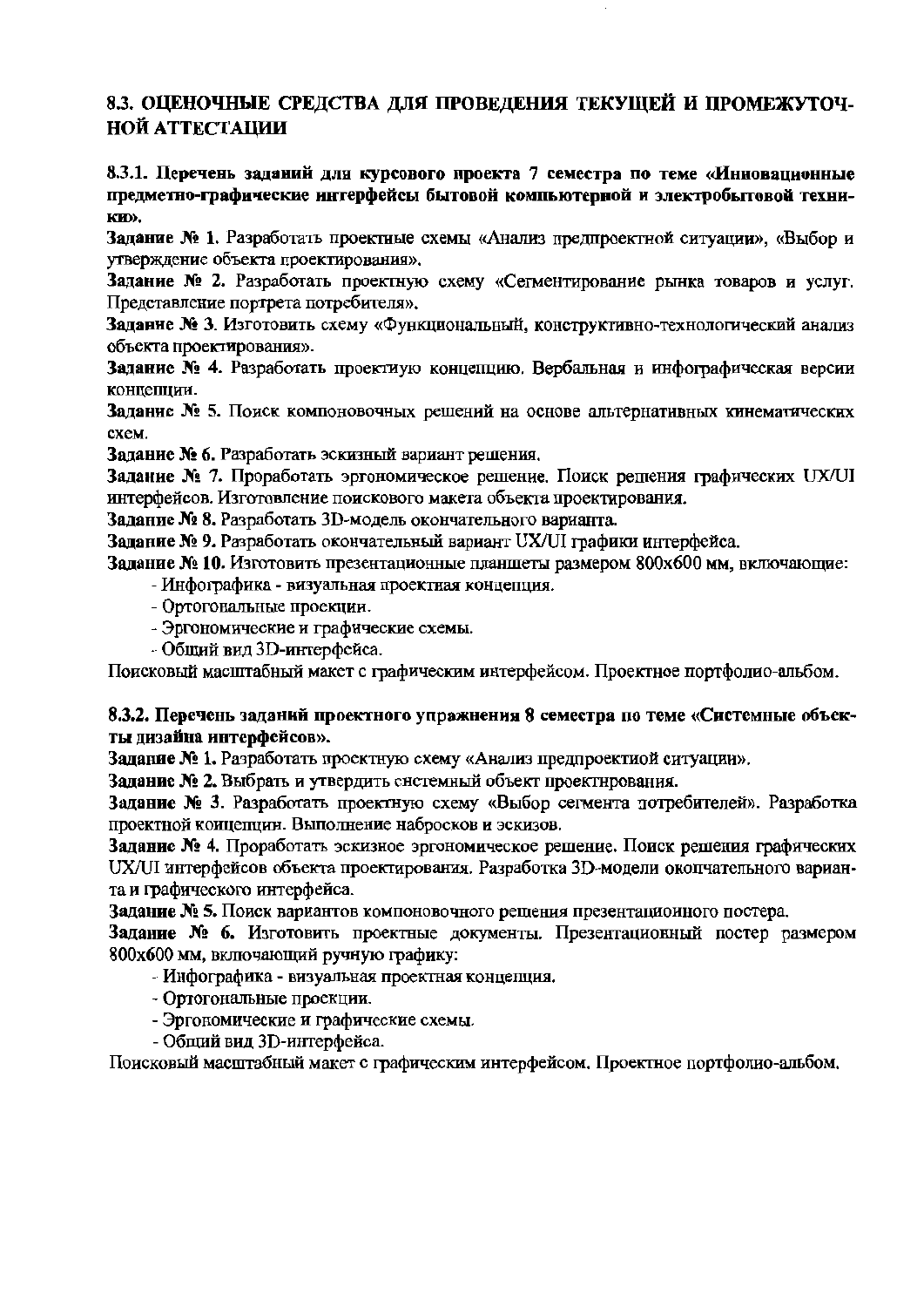|           | Рабочая программа дисциплины составлена авторами: |                                     |               |                |         |
|-----------|---------------------------------------------------|-------------------------------------|---------------|----------------|---------|
| Nº<br>п/п | Кафедра                                           | Ученая<br>степень,<br>ученое звание | Должность     | ФИО            | Подпись |
| 1.        | Индустриального<br>дизайна                        | Профессор                           | Профессор     | В. А. Брагин   | Forann  |
| 2.        | Индустриального<br>дизайна                        |                                     | Ст. преподав. | Д. А. Кисляков |         |
| 3         | Индустриального<br>дизайна                        |                                     | Ст. преподав. | Е. В. Батурин- |         |
| 4.        | Индустриального<br>дизайна                        |                                     | Доцент        | В. С. Крохалев |         |
|           | Рабочая программа дисциплины согласована          |                                     |               |                |         |
|           | Заведующий кафедрой индустриального дизайна       |                                     |               | В. А. Курочкин |         |
|           | Директор библиотеки УрГАХУ                        |                                     | Н. В. Нохрина |                |         |
|           | Декан факультета дизайна                          |                                     |               | И. С. Зубова   |         |

 $\mathcal{A}^{\text{out}}$ 

 $\sim 10^{-1}$ 

 $\sim$